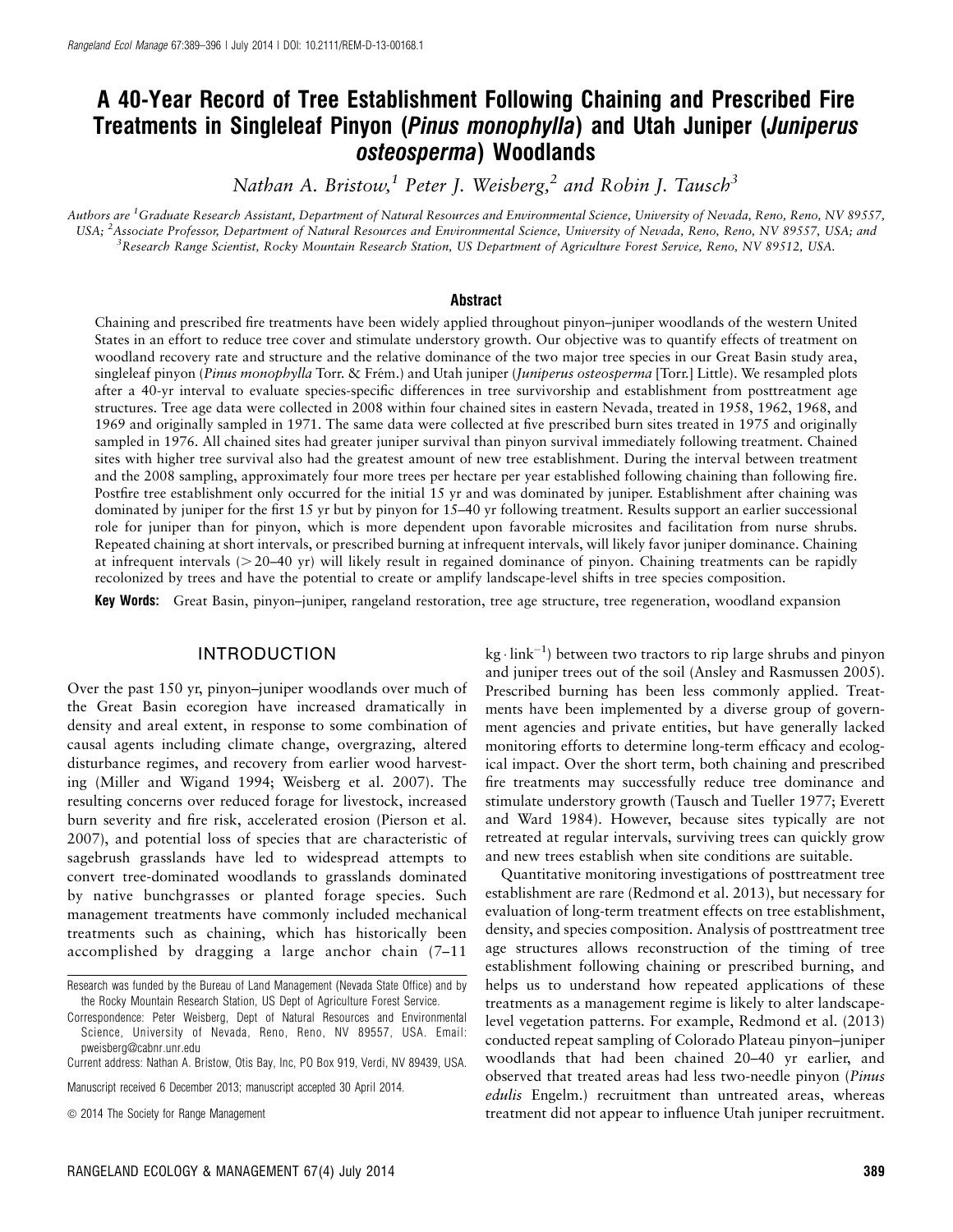| <b>Table 1.</b> Environmental characteristics of the five study sites in eastern Nevada. Climate data are 30-yr normals (1981–2010). |  |  |  |  |  |  |  |  |  |  |  |  |  |  |  |
|--------------------------------------------------------------------------------------------------------------------------------------|--|--|--|--|--|--|--|--|--|--|--|--|--|--|--|
|--------------------------------------------------------------------------------------------------------------------------------------|--|--|--|--|--|--|--|--|--|--|--|--|--|--|--|

| Environmental characteristic | <b>Blythe Springs</b>                                               | Spruce Mountain             | South Kern                                                          | North Kern                  | White Pine                                                      |
|------------------------------|---------------------------------------------------------------------|-----------------------------|---------------------------------------------------------------------|-----------------------------|-----------------------------------------------------------------|
| Annual precipitation (mm)    | 393                                                                 | 340                         | 397                                                                 | 397                         | 347                                                             |
| Minimum temperature (°C)     | 5.0                                                                 | 0.2                         | $-1.0$                                                              | $-1.0$                      | $-1.9$                                                          |
| Maximum temperature (°C)     | 17.3                                                                | 13.6                        | 13.0                                                                | 13.0                        | 15.1                                                            |
| Elevation (m)                | 1768 to 1981                                                        | 1951 to 2134                | 2164 to 2195                                                        | 2164 to 2210                | 2030 to 2159                                                    |
| Soil texture                 | Sandy Ioam                                                          | Loam                        | Sandy loam                                                          | Loam                        | Sandy loam                                                      |
| Parent material              | Volcanic                                                            | Volcanic                    | Shallow calcareous                                                  | Shallow calcareous          | Shallow calcareous                                              |
| Dominant sagebrush type      | Artemisia tridentata Nutt.<br>subsp. wyomingensis<br>Beetle & Young | Artemisia nova A.<br>Nelson | Artemisia tridentata Nutt.<br>subsp. wyomingensis<br>Beetle & Young | Artemisia nova A.<br>Nelson | Artemisia tridentata Nutt.<br>subsp. vaseyana (Rydb.)<br>Beetle |

They concluded that an unintended consequence of mechanical treatments using chaining and seeding of perennial grasses was future dominance of Utah juniper at the expense of two-needle pinyon.

Life history traits of singleleaf pinyon pine (Pinus monophylla Torr. & Frém.) and Utah juniper (Juniperus osteosperma [Torr.] Little) suggest that each species responds to and recovers from disturbance in a different fashion. Juniper exhibits greater resistance than pinyon to most disturbances, exhibiting higher survivorship following fire, drought, and insect outbreaks (Tausch and West 1988; Mueller et al. 2005; Greenwood and Weisberg 2008). Due to relatively high stem flexibility, juniper also experiences lower mortality than pinyon pine from mechanical disturbance such as chaining (Tausch 1973). Juniper is also less dependent than pinyon pine upon favorable microsites and biotic facilitation from nurse shrubs (Callaway et al. 1996; Chambers 2001). Following fire, juniper generally establishes within the first 5–55 yr and pinyon arrives later, particularly once a shrub layer has developed (Barney and Frischknecht 1974; Everett and Ward 1984; Tausch and West 1988; Bauer 2006). However, presence of slash piles or large woody debris may also provide biotic safe sites for pinyon and juniper seedlings, as has been observed to accelerate the rate of postfire establishment for other pine species (Castro et al. 2011).

Chaining produces an environment with unique conditions for tree seedling survival that differ greatly from conditions created by natural disturbances in the Great Basin. The first few years following chaining have reduced availability of biotic safe sites because the treatment causes high shrub mortality (Tausch 1973; Redmond et al. 2013). Natural Great Basin disturbances such as drought, tree disease, and insect attack do not affect the shrub layer as severely, although wildfire can result in nearly complete mortality or top-kill of the shrub community. Tree establishment following treatment may also be limited by competition from surviving trees and from perennial grasses that are commonly seeded following chaining or prescribed burn treatments. Surviving trees may also indirectly reduce tree establishment by outcompeting and excluding shrubs, which are potential safe sites for trees (Callaway et al. 1996).

We explored whether differential effects of chaining and prescribed fire treatments on site environment have consequences on species-specific establishment rates and eventual species composition of the stand. We used tree-ring analysis to evaluate effects of treatment on density and relative dominance of establishing singleleaf pinyon (hence ''pinyon'') and Utah juniper (hence "juniper") trees 33 yr after burning on five prescribed fires in one location and 39 yr to 50 yr after chaining at four locations. We also compared tree densities in 2008 with densities observed from an earlier posttreatment sampling in 1971 to compare changing tree density increases of the two species following chaining or burning. We hypothesized that because chaining treatments leave a more suitable environment for tree germination and early seedling survival, chaining treatments will experience more rapid rates of tree establishment than burning treatments. We further hypothesized that greater juniper establishment would occur at burned sites, whereas greater pinyon establishment would occur at chained sites because pinyon depends more heavily on safe sites and facilitation.

## METHODS

## Study Area

The five study sites are located in several mountain ranges that are oriented in a north–south direction along the eastern side of Nevada. Gradual slopes of mostly open woodlands with understory mosaics of sagebrush shrubs and perennial bunchgrasses characterize the area. All five sites experience similar levels of mean annual precipitation (340–397 mm) but vary in temperature regime, dominant sagebrush type, and underlying parent material (Table 1). The oldest and southernmost chaining treatment is the Blythe Springs Chaining, located on the west side of the Delamar Mountains in south-central Lincoln County, Nevada. In March 1958, approximately 500 ha were chained one way with a 28 kg $\cdot$  m<sup>-1</sup> smooth chain and seeded to crested wheatgrass (Agropyron cristatum [L.] Gaertn) the next fall. In 1985, 78% of the site was chained a second time. After the second treatment, the site was seeded to antelope bitterbrush (Purshia tridentata [Pursh] DC.), fourwing saltbush (Atriplex canescens [Pursh] Nutt.), clover (Trifolium L. sp.), alfalfa (Medicago sativa L.), intermediate wheatgrass (Thinopyrum intermedium [Host] Barkworth & D.R. Dewey), and crested wheatgrass. Mean cover of herbaceous species was only approximately 1% in both years of sampling, 1971 and 2008 (Bristow 2010). Single-chained and double-chained portions of the site could not be reliably distinguished and were combined in our data analysis.

Spruce Mountain, the northernmost of the chainings, is located in Elko County, Nevada near the Pequop Mountains. The Spruce Mountain chaining (late fall 1962) treated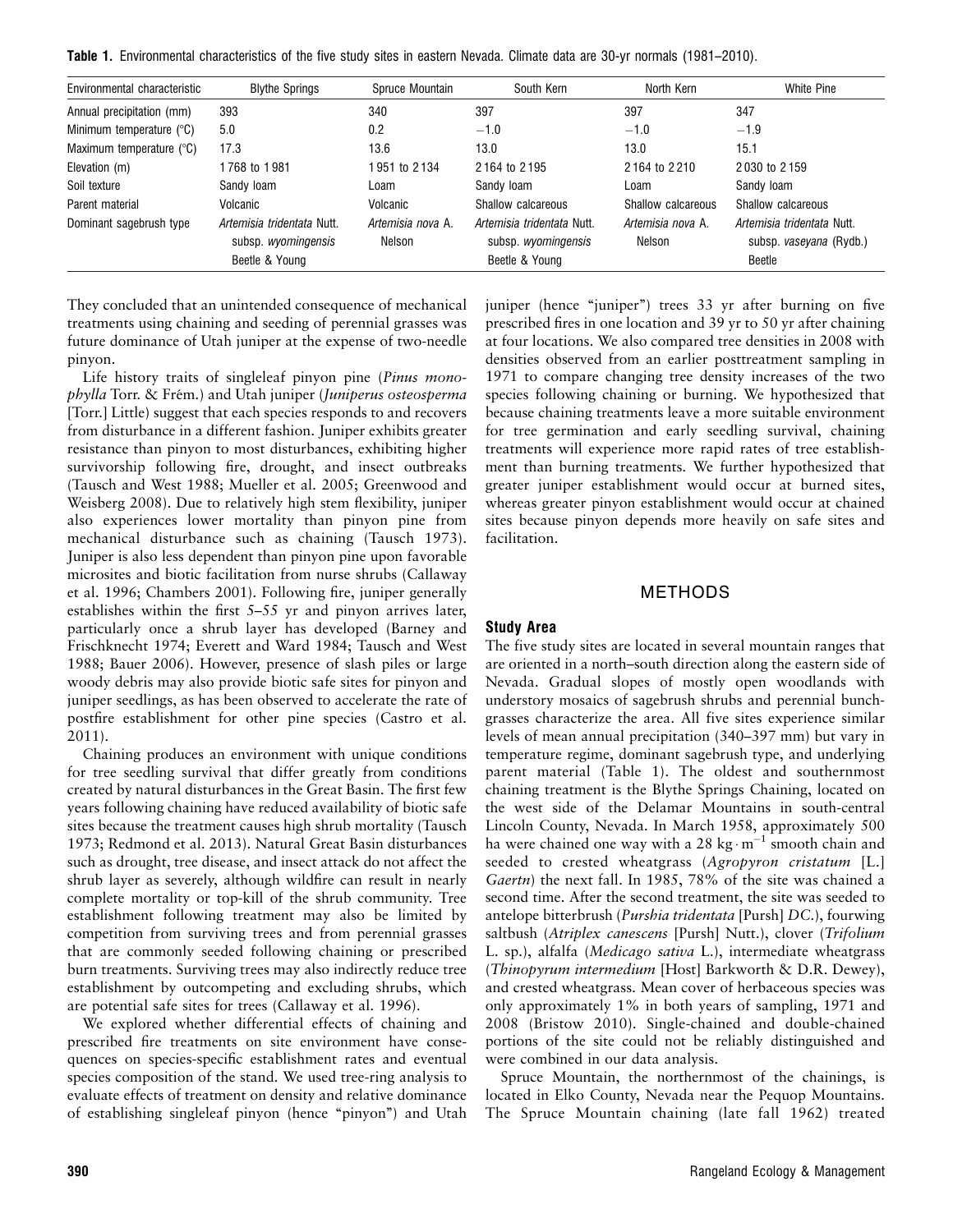approximately 1 100 ha by chaining one way with an 83  $\text{kg} \cdot \text{m}^{-1}$  smooth chain drawn by two D-8 Caterpillar tractors, and was not reseeded. Mean herbaceous understory cover declined from 4.4% in 1971 to 1.3% in 2008 (Bristow 2010). Soils on the southwestern side of Spruce Mountain are primarily volcanic and receive from  $305$  mm $\cdot$ yr<sup>-1</sup> to  $381$  $m_{\text{m}} \cdot \text{yr}^{-1}$  of precipitation (Tausch 1973). About 96 km south and 48 km east of Spruce Mountain are the Kern Mountain chainings, which are located in northeastern White Pine County, Nevada. The North Kern East Chaining (October 1969) is on the north side of the Kern Mountains and at this location about 160 ha were double-chained using the Ely Chain with seeding between chainings. (The Ely Chain is a large ship's anchor chain with railroad iron welded to each link, leading to considerable soil reworking and scarification that facilitates subsequent reseeding.) The South Kern Chaining (October 1968) is on the south-central base of Kern Mountain and directly across the valley from the north end of the North Snake Range. Here 200 ha were double-chained using the Ely chain with seeding between chainings. The Kern Mountain chainings were seeded with a mixture of shrubs, grasses, and forbs, but primarily crested and intermediate wheatgrass. Mean cover of herbaceous species declined between 1971 and 2008 from 5.6% to 3.1% at South Kern, and from 2.3% to 1.4% at North Kern (Bristow 2010).

Since treatment, all chained sites have likely experienced moderate levels of cattle grazing during summer. Blythe Springs and Spruce Mountain are used by deer primarily in winter, whereas the Kern Mountain chainings experience year-round use, but with heaviest browse utilization in spring and fall (Tausch 1973).

The five prescribed fire sites that were resampled are located on the east side of the White Pine Range, southwest of Ely, Nevada (Ward 1977, Everett and Ward 1984). All five were burned during spring or early summer of 1975, resulting in near 100% mortality (Ward 1977). The areas treated range from 5 ha to 12 ha, and were not reseeded. The burned sites have been used as summer range for cattle grazing under moderate stocking rates since the 1960s, but were not grazed for several years following the burns (Everett and Ward 1984).

## Data Collection

Both treatments were first sampled between 1 yr and 13 yr after implementation. Although various environmental and vegetation attributes were measured, only information on posttreatment tree density is reported here. Chaining treatments were sampled for vegetation recovery and deer utilization by Tausch (1973), who used a stratified random sampling technique for distributing plots within sites to capture variation in slope, aspect, elevation, and soil type. At treatment and control plots, tree density and cover were measured for each tree in two 0.08 ha subplots on randomly located transects. Plot locations were marked using fence posts and rebar and relocated to carry out the current study.

In 1975 and 1976, Ward (1977) performed a vegetation succession study following five small (5-ha to 12-ha) prescribed burns. The sampling design consisted of systematically orienting 30-m transects from randomly located starting points within each of the five prescribed burns. Plant species cover and

At each site location originally sampled by Tausch in 1971 (Tausch 1973) or Ward in 1976 (Ward 1977), every 0.08-ha plot originally sampled (range: 1–11, depending on treatment area) was resampled for tree density, cover and age. At each plot, diameter data were collected from every tree species and age data were taken from a random subsample of 24 trees. Trees with basal diameters larger than 8 cm were cored as close as possible to the root collar using an increment borer. At least two cores were taken for each tree. Measurements of coring height above root collar and trunk diameter at coring height were recorded for each sample collected. For trees smaller than 8 cm in basal diameter, a cross section was removed just above the root collar.

Increment core or cross-sectional samples were processed using standard dendrochronological techniques after sanding using progressively finer grits of sandpaper until tracheids were clearly visible (Stokes and Smiley 1968). Tree ages were adjusted for coring height above root collar using an empirical age–height relationship developed from a destructive sampling of pinyon seedlings and saplings (Bauer and Weisberg 2009):

Age correction = 
$$
24.60 + 0.218 \cdot CH \, (cm)
$$
 [1]

where CH is coring height. Age adjustments for cores that miss tree pith used an empirical relationship based on early growth response of singleleaf pinyon, after estimating distance to pith using the concentric circle method (Applequist 1958; Bauer 2006). Three researchers independently counted and crosschecked every sample, and all discrepancies were resolved by recounting until a consensus was reached regarding tree age. Dendrochronological cross-dating was not possible due to low variability in radial increment and relatively short tree-ring chronologies. Therefore, dates of establishment for tree cores taken from older, larger trees lacked annual precision, but most discrepancies between independent ring counts were within 3 yr. Dates of establishment were more likely annually precise for younger, smaller trees from which cross sections were taken.

#### Data Analysis

Age structures of the 0.08-ha plots were examined using frequency histograms aggregated to 1-yr and 5-yr bins. Mean rates of pinyon and juniper tree establishment  $(trees \cdot ha^{-1} \cdot yr^{-1})$  were compared between chaining and burning treatment types. Fixed effects analysis of variance was used to determine if tree establishment rates for both species combined, and each species separately, were significantly different ( $\alpha \leq 0.05$ ) between treatments. Because trees were not cored in control plots, stand basal diameter size structures were compared between treatment and control plots, instead of tree ages. Changes in tree density between 1971 and 2008 were also examined for control and treated plots.

## RESULTS

Relative rates of tree establishment differed among treatment types ( $F_{1,7}$ =5.5, P=0.051) (Table 2). Over both species, almost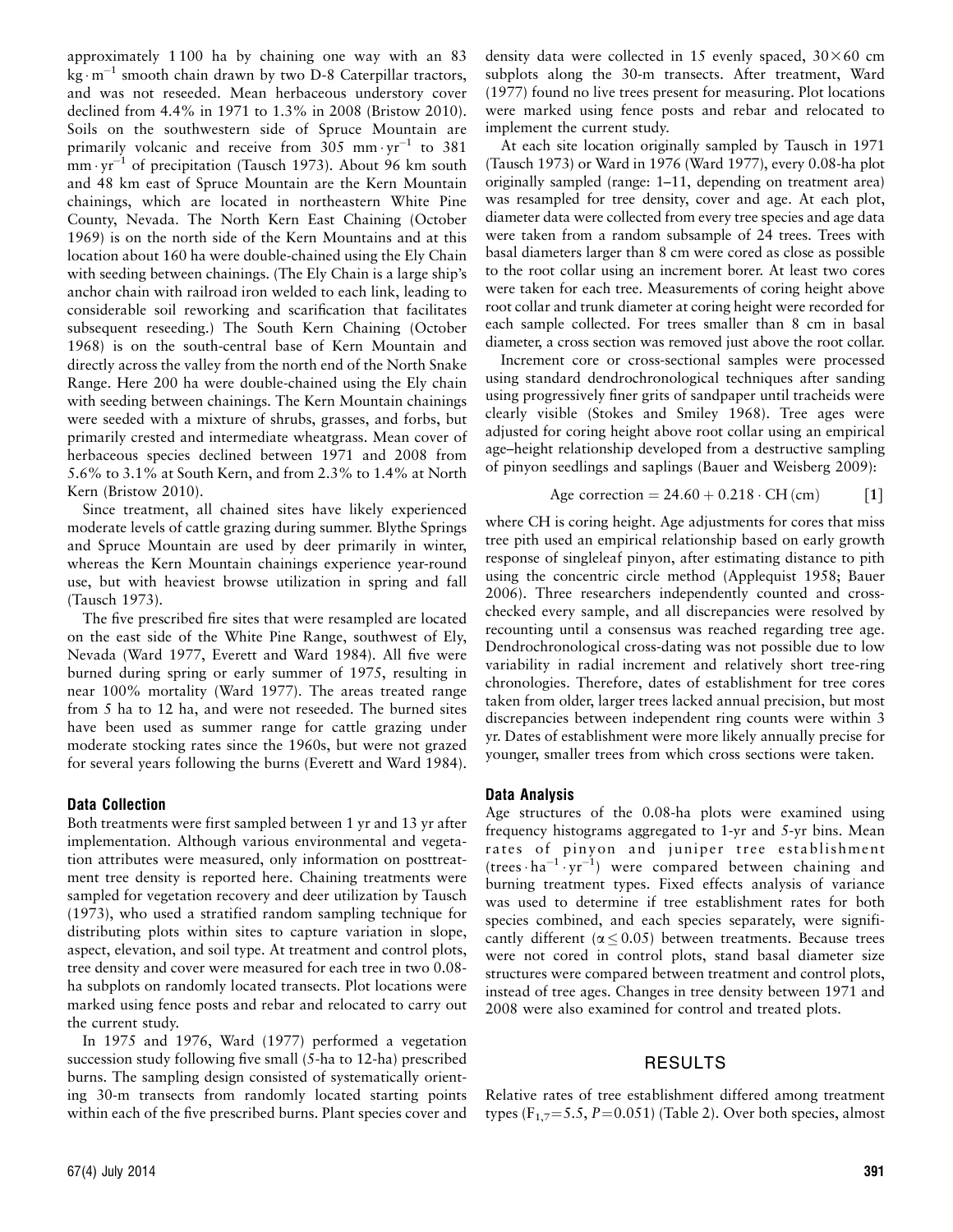**Table 2.** Mean number of trees established per hectare per year following chaining ( $n=4$  in "Chaining" column) and prescribed fire ( $n=5$  in "Fire" column) treatments. Standard errors (SE), mean difference between treatment types, and P-values from fixed-effects analysis of variance comparing means of the two treatment types are also shown.

|              | Chaining                                                | Fire                                                    |                   |         |  |
|--------------|---------------------------------------------------------|---------------------------------------------------------|-------------------|---------|--|
| Tree species | (mean trees $\cdot$ ha $^{-1} \cdot$ yr $^{-1} \pm$ SE) | (mean trees $\cdot$ ha $^{-1} \cdot$ yr $^{-1} \pm$ SE) | <b>Difference</b> | P value |  |
| Combined     | $5.86 \pm 1.56$                                         | $2.06 \pm 0.77$                                         | 3.81              | 0.05    |  |
| Pinyon       | $3.90 \pm 1.21$                                         | $0.62 \pm 0.29$                                         | 3.29              | 0.02    |  |
| Juniper      | $1.96 \pm 0.47$                                         | $1.44 \pm 0.57$                                         | 0.52              | 0.52    |  |

four more trees per hectare per year established following chaining than following fire. This effect was primarily due to pinyon, whereas juniper establishment did not differ significantly among treatments (Table 2).

There was site-specific variation in the relative frequency of trees having established before treatment and surviving, or having established following treatment (Fig. 1). One site (Blythe Springs), which had the lowest density of trees establishing pretreatment, had been chained twice. For the other chained sites, from 1.5 times to 5 times as many trees had established prior to treatment and survived, as established following treatment (Fig. 1). No trees survived the burned treatment at the White Pine site.

Relatively high rates of tree establishment occurred immediately following treatment at all chained sites. Juniper establishment was high in the first 10–20 yr but diminished with time (Fig. 2). For the four sites that were chained only once, pinyon establishment began to exceed juniper establishment within approximately 15–25 yr after chaining (Fig. 3). The only site that was chained twice (Blythe Springs) had relatively few surviving trees that established soon after the first chaining, likely due to the effects of the second chaining. Following the second chaining at Blythe Springs there was a



Figure 1. Densities of pinyon (Pinus monophylla) and juniper (Juniperus osteosperma) trees establishing before and surviving treatment (left: pretreatment) and establishing after treatment (right: posttreatment) for five sites in eastern Nevada. Chained sites include Blythe Springs, Spruce Mountain, South Kern, and North Kern East. The White Pine site was treated with prescribed fire.

small surge of establishment that quickly dropped to low levels within the next 15 yr (Fig. 2).

In contrast, pinyon establishment has been minimal at the White Pine prescribed fire sites. Establishment of pinyon remained relatively constant and quite low for the first 25 yr before stopping completely at approximately year 2000. Establishment of juniper on the prescribed burn was initially four times as great as that of pinyon, but also declined over time and ceased by year 2000 (Fig. 2).

At most sites in both treatment and control plots, pinyon and juniper density increased between original sampling in 1971 and resampling in 2008 (Fig. 4). At all sites, increases in control plot tree densities exceeded increases in treatment plot density. With the exception of the twice-chained Blythe Springs site, the species composition of trees establishing between 1971 and 2008 in the control plots roughly paralleled that of the chained sites (Fig. 4).

## **DISCUSSION**

#### Tree Establishment Rate

Treatment effects contributing to much greater tree establishment after chaining than after prescribed fire can be understood in terms of underlying mechanisms of tree regeneration ecology, including seed availability, safe site availability, seed dispersal, and seed predation. Chained sites likely had greater availability of nurse plants that benefit pinyon and juniper seedling establishment. Treatment differences with respect to seed dispersal and seed predation are less easily quantified and depend upon differential behavior of granivorous bird and mammal species with respect to recently chained and burned habitats (e.g., Vander Wall 1997; Vander Wall and Balda 1977).

Greater availability of pinyon and juniper seed from both within and outside the treatment areas may have led to greater tree establishment at chained sites than at prescribed fire sites. Some trees that survived chaining treatment had recovered sufficiently to produce seed before 2008, whereas burned sites remained completely devoid of seed-producing trees (Fig. 1). On-site seed-producing trees of both species likely contributed to greater tree establishment at chained sites than at prescribed fire sites.

Pinyon and juniper rely heavily on seed-caching birds and rodents for seed dispersal and deposition of seed at necessary soil depths for germination (Vander Wall 1997; Vander Wall and Balda 1977). However, seed dispersal was likely not limiting for even the larger chained sites. Birds, which disperse a majority of pinyon and juniper seed, can travel as far as 5–10 km to cache seed (Chambers et al. 1999). The interiors of all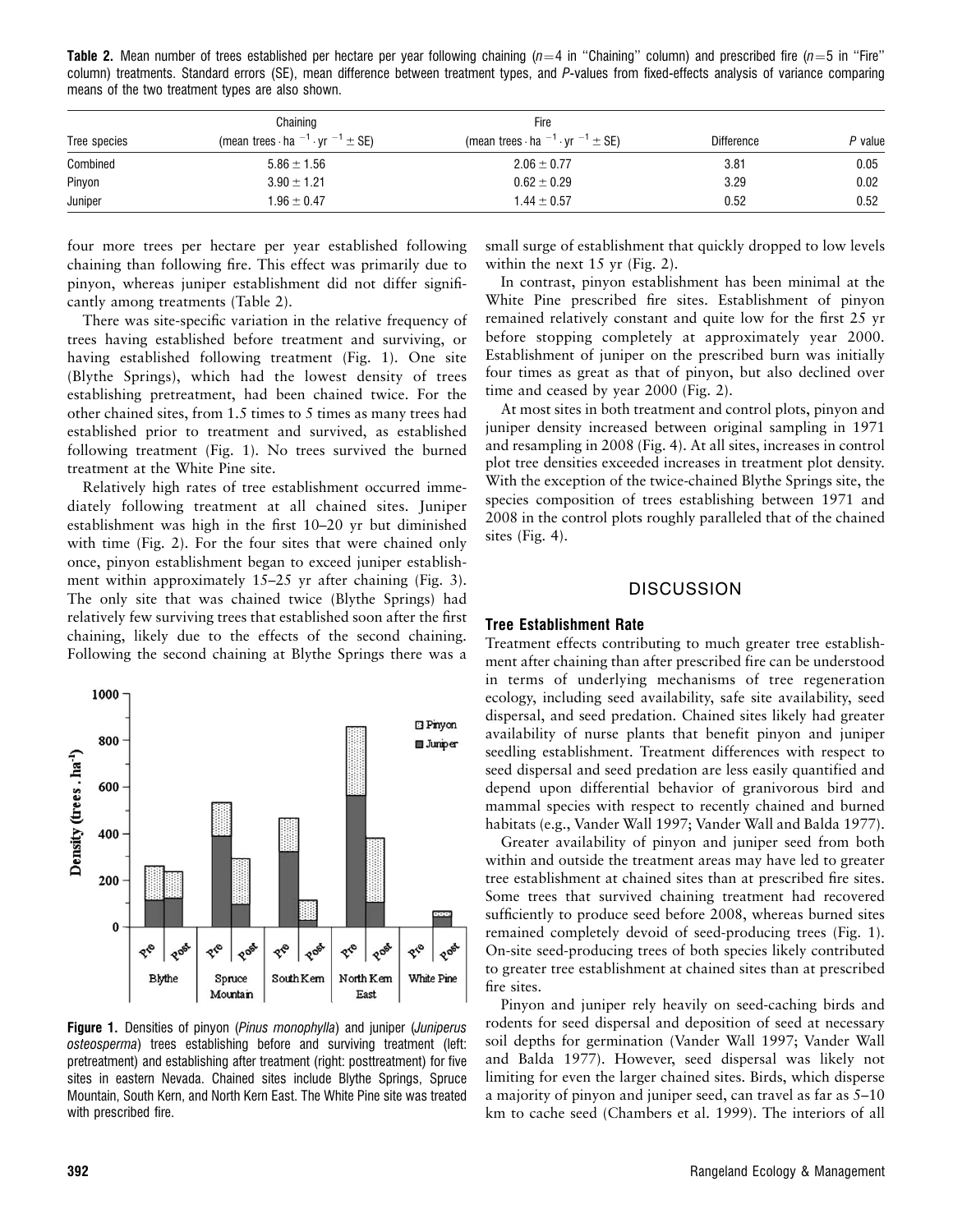

Year of Establishment

Figure 2. Frequency distributions of establishment years for pinyon (Pinus monophylla) and juniper (Juniperus osteosperma) trees establishing after treatment for five sites in eastern Nevada. Chained sites include a, Blythe Springs; b, Spruce Mountain; c, South Kern; and d, North Kern East. e, The White Pine site was treated with prescribed fire. Bars represent 5-yr bins of establishment years and asterisk symbols represent years of treatments.

treatments studied were well within 5 km of the treatment perimeter.

Availability of nurse plants, or structural equivalents for providing suitable microsites, was likely an important factor

influencing tree establishment rate on prescribed burns and chained sites. Nurse shrubs, usually big sagebrush (Artemisia tridentata Nutt.), favor the establishment of both tree species but are essential for successful pinyon establishment (Chambers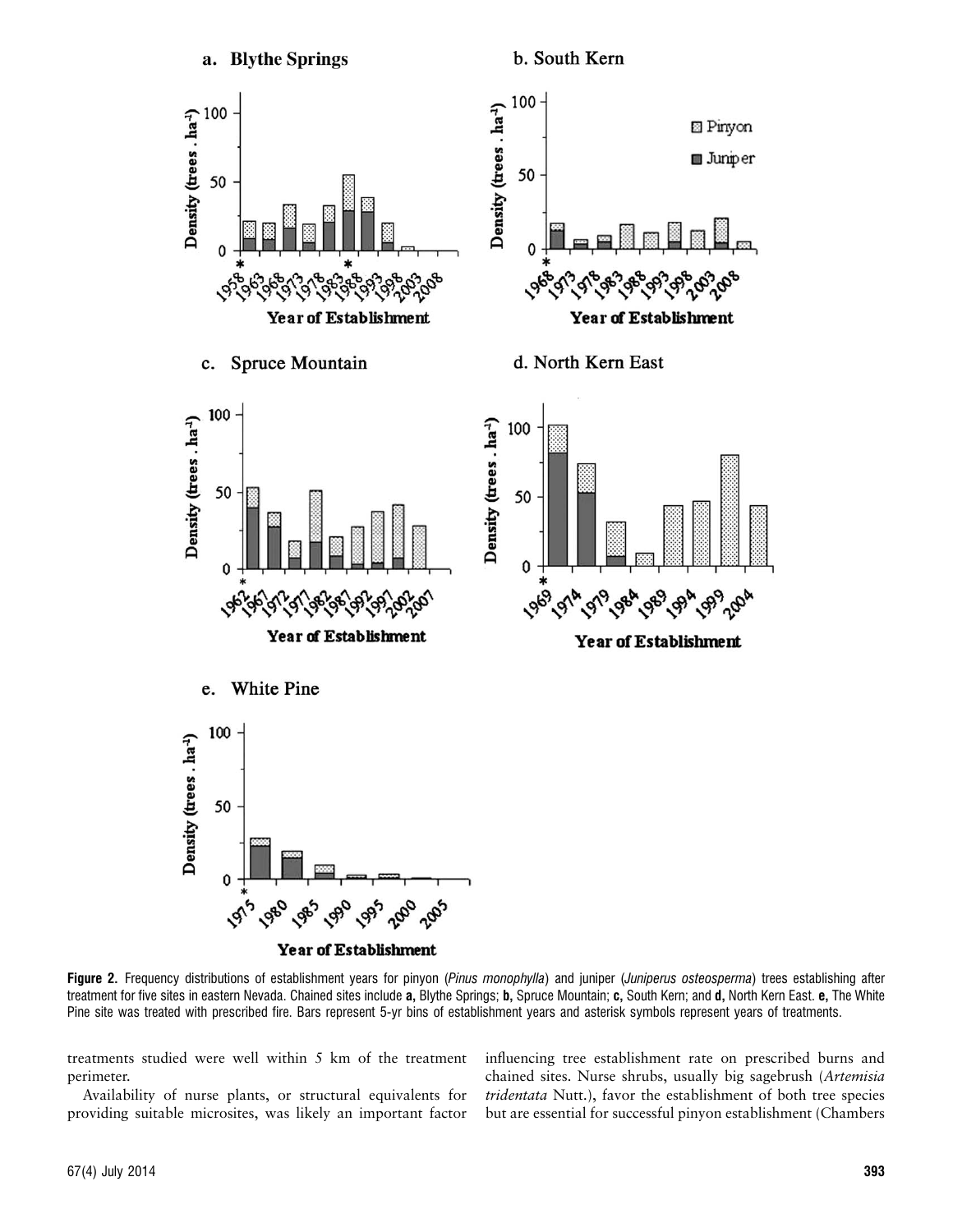

Figure 3. Emergence of juniper relative to pinyon over time, binned by 5-yr increments.

et al. 1999), particularly on drier sites (Ziffer-Berger et al. 2014). Following both chaining and burning, biotic safe sites are reduced because sagebrush, which is the primary nurse plant for Great Basin trees (Callaway et al. 1996), also experiences mortality (Tausch 1973). However, following chaining, slash piles composed of coarse woody debris can replace biotic safe sites. Slash piles vary in size and composition, but may provide shading, cooling, and moisture necessary for seedling germination and survival. At prescribed burn sites in our study, few shrubs existed initially to provide suitable safe sites, slash piles were not present, and any tree seedlings that could establish were likely subjected to intense competition from high herbaceous plant cover. Thus, lack of safe site availability could explain the observed differences in tree establishment rate between the treatments.

Differences in chronology of tree establishment at burned and chained sites will have lasting effects on plant community composition. Tree establishment at burned sites was low immediately following treatment, then dropped further over the next 15 yr and stabilized near zero for the last 18 yr prior to sampling (Fig. 2). Observed increases in tree density at burned sites were minor in comparison with the sustained density increases observed at chaining treatments. Continued establishment of trees at chained sites will result in more rapid stand closure and loss of understory species (Tausch et al. 1981; Miller et al. 2000). Understory plant species can persist for a longer duration at burned sites, where initial tree density is low and further tree establishment has been drastically reduced.

Although chaining appears to create a more suitable environment for tree establishment than burning, untreated sites experienced the highest level of new tree establishment. The greatest tree density increases were observed in control plots (Fig. 4). With respect to the management goal of reducing further tree establishment relative to untreated areas, some success was achieved with chaining treatments but prescribed burning was more successful.



Figure 4. Changes in density of pinyon and juniper trees for treated and control sites between 1971 and 2008.

#### Relative Establishment Rates of Pinyon and Juniper

Greater establishment of pinyon at chained sites and juniper at prescribed fire sites may be attributed partly to safe site requirements of the pinyon pine (Tausch and West 1988; Callaway et al. 1996; Chambers et al. 1999). Juniper established in similar densities at burned and chained sites, which is consistent with the ability of juniper to establish despite absence of nurse shrubs (Chambers et al. 1999). Pinyon established in greater quantities at chained sites, where a variety of slash material and recovering shrubs provided shading.

Differences in chronologies of tree species establishment at treated sites indicated that juniper was more capable than pinyon of early establishment on the treated sites studied. Species-specific differences in reproductive life history traits may have been responsible for observed differences. Juniper seed remains viable for up to several years, whereas pinyon seed viability decreases after 1 yr (Johnsen 1959; Chambers et al. 1999). Viable seed in the seed bank may have been important for juniper establishment for the first few years after chaining, when proximity to mature trees with seed was initially reduced.

Composition of soil fungal mycorrhizal communities is another factor that can affect available soil moisture for tree seedlings and potentially prevent earlier colonization by pinyon pine (Haskins and Gehrig 2005). Pinyon forms associations with ectomycorrhizal (EM) fungi, but juniper and most other Great Basin plant species are hosts of arbuscular mycorrhizal fungi. EM inoculation of germinating pinyon roots occurs six times less frequently in juniper-dominated zones than in pinyon-dominated zones, and extent of root inoculation is reduced (Haskins and Gehrig 2004). Without other species of plants providing EM reservoirs, pinyon roots are less likely to be inoculated (Haskins and Gehrig 2004; Hubert and Gehrig 2008).

Availability of EM can be affected by prescribed fire and chaining treatments. High tree mortality and intense heat from fire can reduce EM availability for pinyon seedling root inoculation (Neary et al. 1999; Swaty et al. 2004; Hart et al.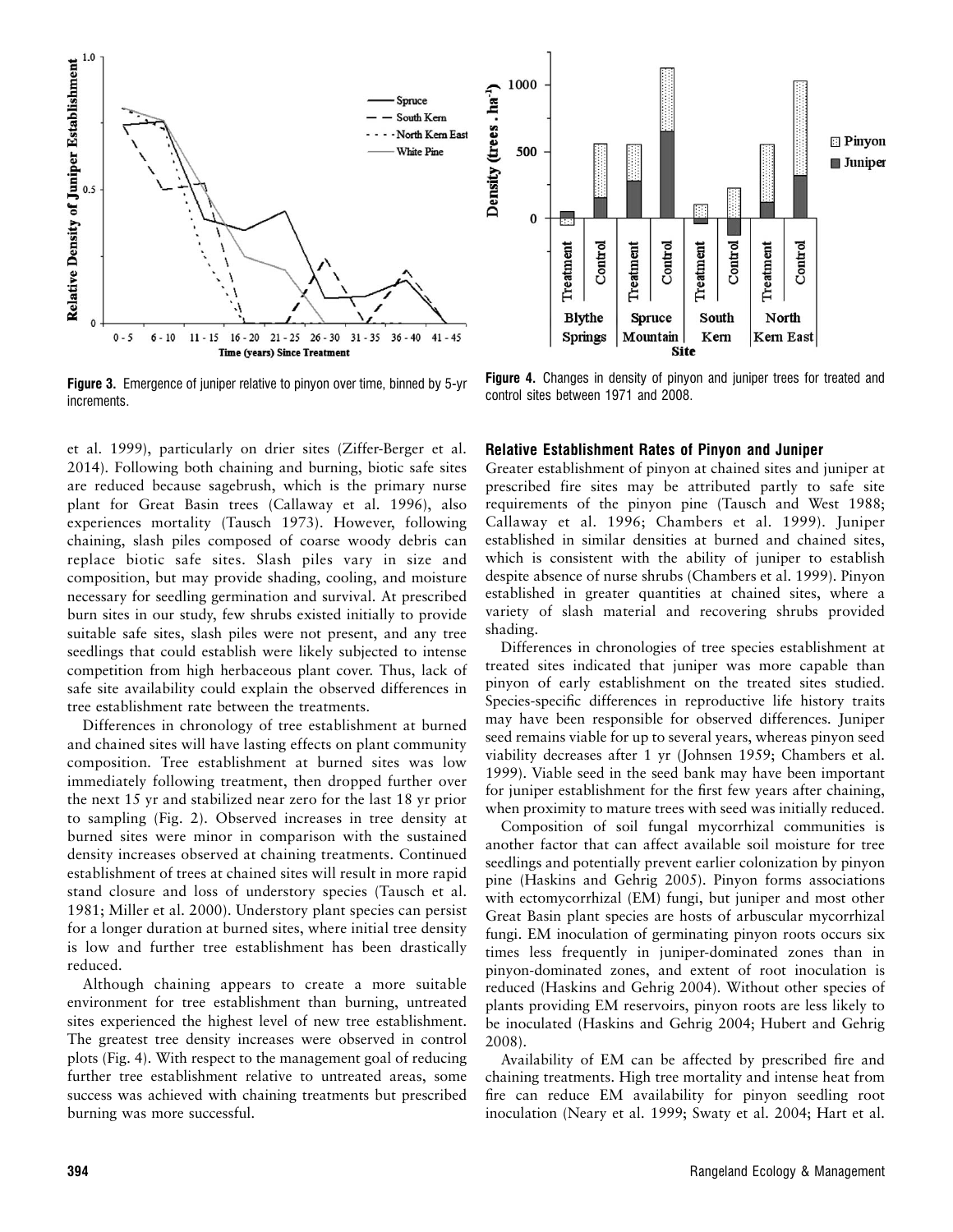2005; Hubert and Gehrig 2008). The potential role of mycorrhizal community composition for influencing species composition of establishing trees following disturbance requires further research.

## IMPLICATIONS

This study was retrospective and not set up as a controlled comparison experiment, limiting our inferential ability to compare among different treatments and environmental conditions. However, observed differences between chained and burned sites were dramatic. Results demonstrate that chained sites can be rapidly recolonized by trees and achieve pretreatment densities within a few decades, whereas the prescribed burn treatment we resampled proved resistant to tree invasion over a multidecadal period. That juniper establishment has been more recently replaced by pinyon establishment at chained sites has implications for future woodland structure, assuming that sites are not retreated. At the site of a mid-19th century wildfire, Tausch and West (1988) reported that pinyon establishment did not exceed juniper establishment until 60 yr following burning. Pinyon establishment at the prescribed fire sites used for this study had not begun to increase by 2008, 33 yr after burning. However, pinyon establishment exceeded that of juniper after about 15 yr at chained sites in this study, indicating that pinyon might become the dominant species sooner following chaining than following fire. The timeframe required for pinyon dominance likely depends upon site productivity and effectiveness of postchaining treatments such as reseeding. Redmond et al. (2013) observed that Utah juniper continued to be more dominant than pinyon pine (Pinus edulis) within 20–40 yr after chaining, leading to an opposite conclusion than ours concerning influences of chaining treatments on relative tree dominance. However, their study area in Utah's Grand Staircase–Escalante National Monument was drier than any of our sites (251 mm mean annual precipitation, 1960–2010), which would generally favor juniper over pinyon pine. It also experienced effective reseeding and stronger effects of chaining on reducing subsequent tree establishment than were observed in our study, where reseeding was relatively ineffective (Tausch and Tueller 1977).

Results of this study highlight the need and usefulness of longterm monitoring of treatment sites. Had sites only been sampled within 15 yr of treatment, there would have been evidence of only juniper trees reestablishing at all sites (Fig. 2). Sampling multiple decades after treatment captures changes in tree population structure that will affect long-term composition and structure of woodlands. Chaining treatments without follow-up retreatment will not only be rapidly recolonized by trees, but have potential to create or amplify landscape-level shifts in tree species composition. Immediate effects of the chainings we studied included differential tree species mortality, with juniper survivorship exceeding pinyon survivorship, causing initial juniper stand dominance. By 15 yr following chaining, the establishment of pinyon trees had exceeded juniper, suggesting eventual future dominance by pinyon. Pinyon pine can reestablish on chained sites much faster than on burned sites. The decision to treat pinyon and juniper woodlands mechanically, by prescribed fire, or by leaving untreated requires a longterm perspective incorporating expected responses of treatment on eventual tree population processes.

## ACKNOWLEDGMENTS

Andrea Gammon and Dax Albrecht assisted with field data collection. Todd Granberry, Trevor Griffiths, Ben Hatchett, and Teresa Olson entered and processed data. Bob Nowak reviewed previous versions of the manuscript.

#### LITERATURE CITED

- ANSLEY, R. J., AND G. A. RASMUSSEN. 2005. Managing native invasive juniper species using fire. Weed Technology 19:517–522.
- APPLEQUIST, M. B. 1958. A simple pith locator for use with off-center increment cores. Journal of Forestry 56:151.
- BARNEY, M. A., AND N. C. FRISCHKNECHT. 1974. Vegetation changes following fire in the pinyon–juniper type of west-central Utah. Journal of Range Management 27:91– 96.
- BAUER, J. 2006. Fire history and stand structure of a central Nevada pinyon–juniper woodland [thesis]. Reno, NV, USA: University of Nevada, Reno. 143 p.
- BAUER, J. M., AND P. J. WEISBERG. 2009. Fire history of a central Nevada pinyon–juniper woodland. Canadian Journal of Forest Research 39:1589–1599.
- BRISTOW, N. A. 2010. Long-term vegetation response to treatments of prescribed fire and chaining in Great Basin pinyon–juniper woodlands [thesis]. Reno, NV, USA: University of Nevada, Reno.
- CALLAWAY, R. M., E. H. DELUCIA, D. MOORE, R. NOWAK, AND W. H. SCHLESINGER. 1996. Competition and facilitation: contrasting effects of Artemisia tridentata on desert vs. montane pines. Ecology 77:2130–2141.
- CASTRO, J., C. D. ALLEN, M. MOLINA-MORALES, S. MARANON-JIMENEZ, A. SANCHEZ-MIRANDA, AND R. ZAMORA. 2011. Salvage logging versus the use of burnt wood as a nurse object to promote post-fire tree seedling establishment. Restoration Ecology 19:537–544.
- CHAMBERS, J. C. 2001. Pinus monophylla establishment in an expanding Pinus-Juniperus woodland: environmental conditions, facilitation and interacting factors. Journal of Vegetation Science 12:27–40.
- CHAMBERS, J. C., S. B. VANDER WALL, AND E. W. SCHUPP. 1999. Seed and seedling ecology of pinyon and juniper species in the pygmy woodlands of Western North America. The Botanical Review 65:1–38.
- EVERETT, R. L., AND K. WARD. 1984. Early plant succession on pinyon–juniper controlled burns. Northwest Science 58:57–68.
- GREENWOOD, D. L., AND P. J. WEISBERG. 2008. Density dependent tree mortality in pinyon–juniper woodlands. Forest Ecology and Management 255:2129–2137.
- HART, S. C., A. C. CLASSEN, AND R. J. WRIGHT. 2005. Long-term interval burning alters fine root and mycorrhizal dynamics in a ponderosa pine forest. Journal of Applied Ecology 45:752–761.
- HASKINS, K. E., AND C. A. GEHRIG. 2004. Interactions with juniper alter pinyon pine ectomycorrhizal fungal communities. Ecology 85:2687–2692.
- HASKINS, K. E., AND C. A. GEHRIG. 2005. Evidence for mutualist limitation: the impacts of conspecific density on the mycorrhizal inoculum potential of woodland soils. Oecologia 145:123–131.
- HUBERT, N. A., AND C. A. GEHRIG. 2008. Neighboring trees affect ectomycorrhizal fungal community composition in a woodland–forest ecotone. Mycorrhizza 18:363– 374.
- JOHNSEN, T.R. 1959. Longevity of stored juniper seeds. Ecology 40:487-488.
- MILLER, R. F., T. J. SVEJCAR, AND J. A. ROSE. 2000. Impacts of western juniper on plant community composition and structure. Journal of Range Management 53:574– 585.
- MILLER, R. F., AND P. E. WIGAND. 1994. Holocene changes in semiarid pinyon–juniper woodlands. BioScience 44:465–474.
- MUELLER, R. C., C. M. SCUDDER, M. E. PORTER, R. E. TROTTER III, C. A. GEHRING, AND T. G. WHITHAM. 2005. Differential tree mortality in response to severe drought: evidence for long-term vegetation shifts. Journal of Ecology 93:1085–1093.